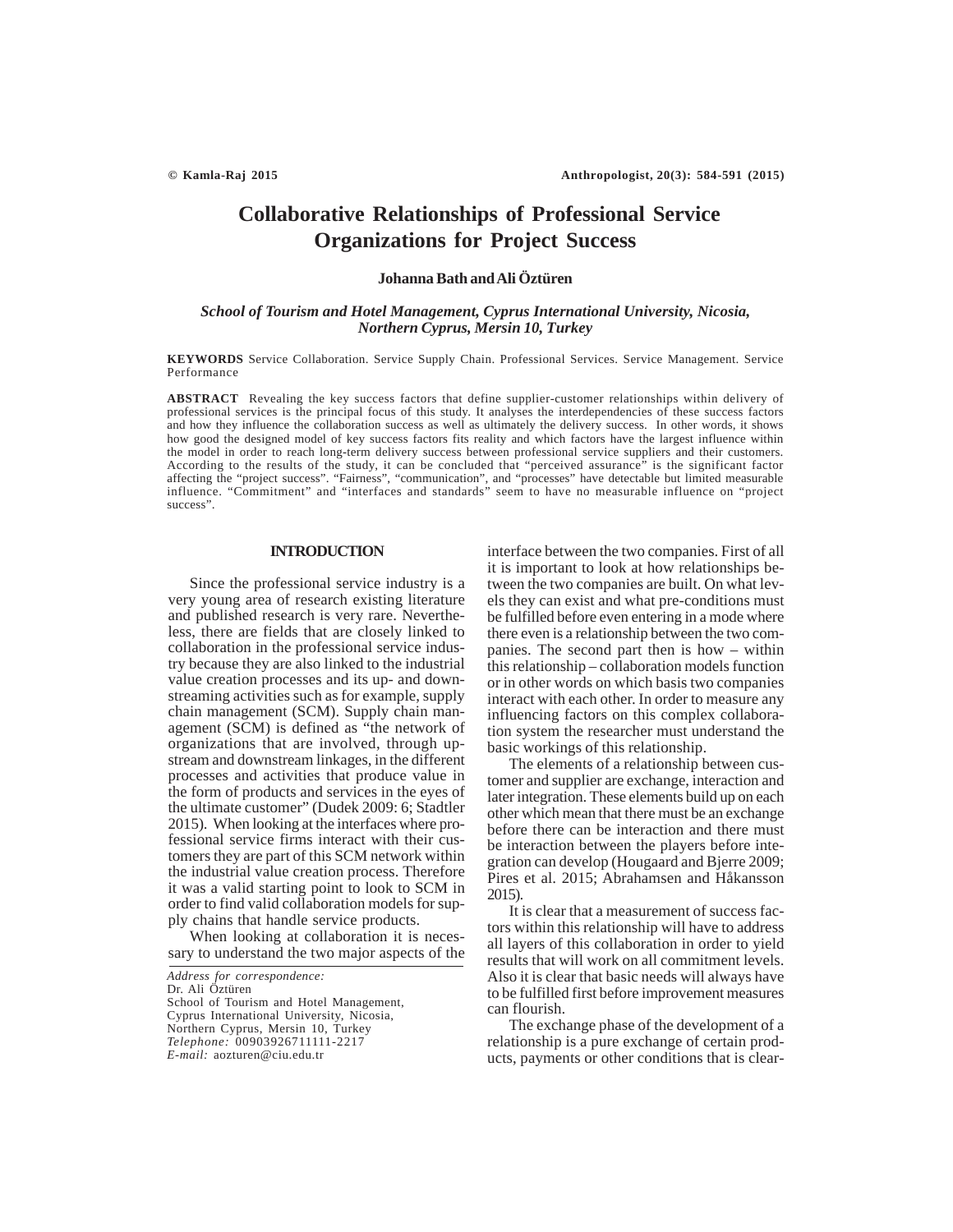#### PROFESSIONAL SERVICE COLLABORATION 585

ly predefined within clear market conditions. If a company has a buying contract with another company then all actions made within this contract happen on this first level of relationship development. If there are additional coordination tasks that adapt the pure exchange between the companies with a specific requirement (for example, a certain specific company process) then the relationship has moved into the interaction phase of the relationship development. The integration phase is reached when the processes of both companies start to become aligned in order to achieve better results (Hougaard and Bjerre 2009:22). This model helps to understand why a relationship is something that is not either exist or not exist but that it is something that develops over differentiated stages and phases and that there are distinguished quality characteristics that help to classify what kind of relationship exists between the two companies. Obviously it is necessary to evaluate by these characteristics in terms of relationship type a service supplier has with its customer and how the next level of the relationship can be reached.

The second and also very important issue is to understand why collaborative models are necessary. Certain business processes become more difficult as soon as there is more than one party involved or as soon as it is not possible anymore to establish one decision maker within one party (Dudek 2009:20). Besides, it is without a doubt necessary to coordinate all activities in a supply chain if each party´s interest is the same (for example, maximize its profits or minimize its cost) (Gan et al. 2011:4). When looking at the relationship between a service company and its customers it is clear to see that there are at least two parties involved and that there is not one clear hierarchical decision maker because both the customer and the supplier should have a relationship in which both are equal and the customer is not generally superior to the supplier. In those relationships collaborative models (for example, for the planning and coordination of tasks) have to be established (Dudek 2009:20; Zouaghi et al. 2011:156).

One of this collaborative models that seems to be applied in the professional service market a lot is a domain based approach: Each domain (one domain being either the supplier or customer) hierarchically defines its processes but the coordination between the domains is done through the collaboration that connects both (Kilger and Reuter 2005:259).

The advantage of this model seems to be that there is only one clear linkage between the two partners. Therefore there is no communication or collaboration or in the worst case conflict that is not noted at this interface between both parties. This should make it easy and clear to handle this interface and to handle the topics that arrive at this interface. On the other hand, this is at the same time the disadvantage of this model. All activities that are performed bellow this interface are not (at least not in sync) informed about the activities of the other collaborating party and therefore everything that happens beneath the interface happens independently from the collaboration partner. This might lead to double work or uncoordinated activities within each party. The communication at this point of interface was one major aspect of the conducted study.

Main purpose of the study is revealing the factors that influence a collaboration model between professional service suppliers and their customers that will ultimately lead to a successful business partnership. This study attempts to support service companies and their customers to analyze the key performance indicators of a successful collaboration during all stages of the decision process as well as help identify those management methods that will help to create measures to ensure an efficient collaboration and a true win-win situation for both service companies and customers.

#### **METHODOLOGY**

Research results that are concerned with the field of professional service collaboration is very rare. Therefore, it was necessary to start this research from scratch. Three years of research (between the years 2012 and 2014) were necessary to yield the results of this study. The goal of the extensive research project was to determine which factors within the professional service collaboration do have a measurable impact on the quality of a professional service project. In the beginning the field of possible measures to take into consideration was very wide. Only a qualitative pre-study made it possible to generate a database for the quantitative research. The result of this qualitative study yielded a set of measures that could be clustered into factor clusters (Bath and Öztüren 2013). Later on those measures were tested quantitative in regards to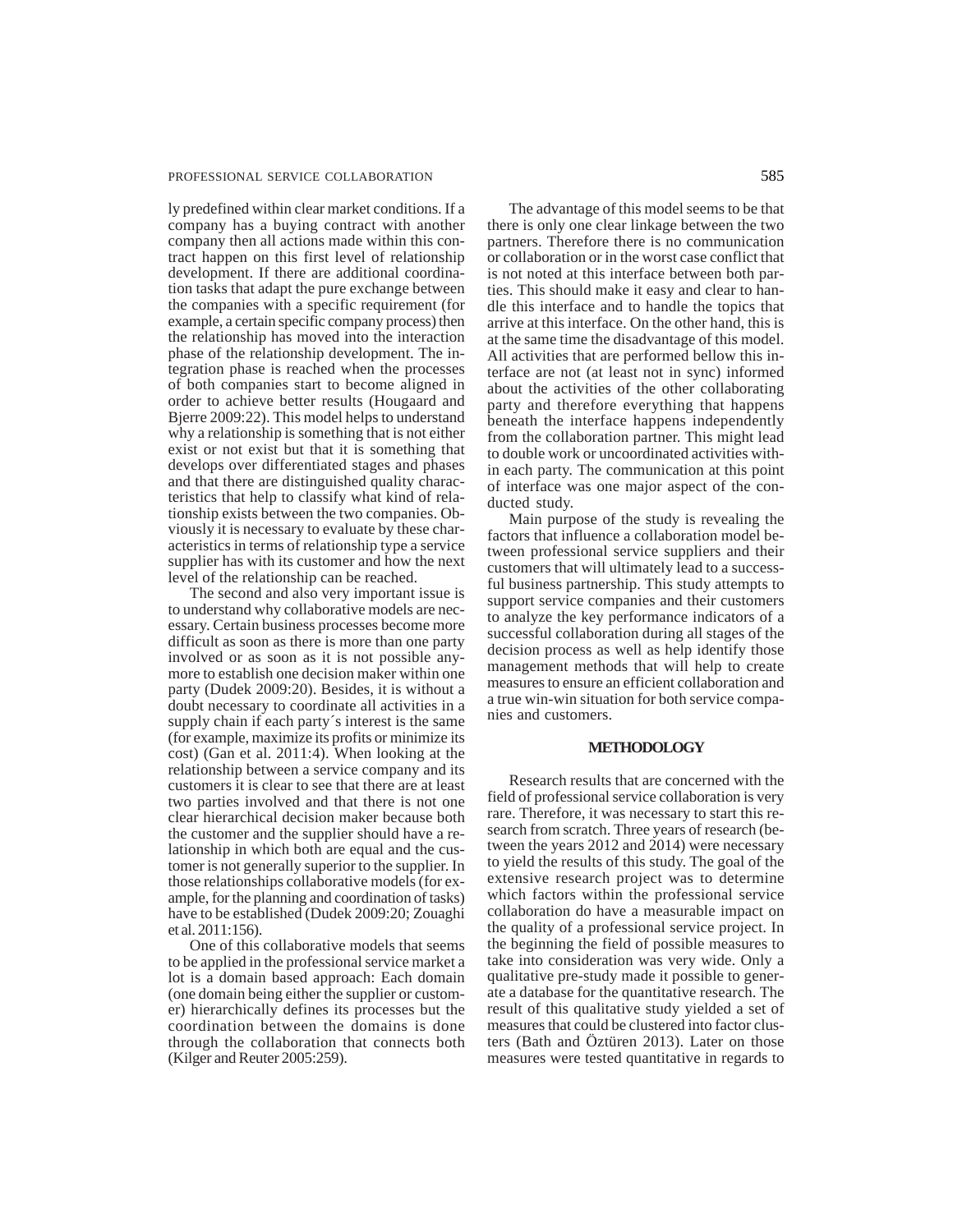their importance according to the sampling group. After the first study (Bath and Öztüren 2013), the measure set was refined in order to reduce the set of measures and refine the identified clusters. This was done through an importance test that measured the individual importance of each factor as well as a t-test that detected derivation between the customer and supplier view. Only those factors that were considered as important by both the customer and the supplier side were later used in the second quantitative study that was aimed to detect the actual measurable influence on project success via a regression analysis as well as confirmative factor analysis.

The following hypotheses were tested:

HI: The perceived fairness between professional service suppliers and customers has a significant positive effect on delivery success.

HII: The commitment between professional service suppliers and customers has a significant positive effect on delivery success.

HIII: The communication between professional service suppliers and customers has a significant positive effect on delivery success.

HIV: The commonly established processes between professional service suppliers and customers have a significant positive effect on delivery success.

HV: The commonly established standards and interfaces between professional service suppliers and customers have a significant positive effect on delivery success.

HVI: The perceived assurance of a professional service supplier in the perspective of the customer has a significant positive effect on delivery success.

## **Sampling Group**

For the quantitative study, the following preconditions were considered. It is of key importance to access the special group of professionals either on the supplier or customer side within the professional service field. That is why it was necessary to use the expert sampling method, a non-random selection of individuals that are known experts in the field of interest (Kumar 2011). These people can be considered as expert either by the length of time they have worked in a certain field or by the level of insight they have in the field because of the importance of the position they have. The third group of potential samples has included academic researchers as well as market researchers that had conducted studies about the professional service market. These researchers were used as a control group in order to see if their answers are different from the working professionals. However the focus still remains on the service customers and service suppliers. For the questionnaire, the study aimed for a confidence interval of 5 percent and will estimate a high consistency within the answers.

The second analysis that was done within this research project is the data collection necessary to conduct the factor analysis. For this model it was necessary to measure the evaluated data in regards to a fixed dependent variable. This means it was not enough to gather data from all service management individuals (customers and suppliers) but it was necessary to ask individuals that can answer questions in regards to a concrete service performance, for example, a service project that they have recently worked in or a service delivery that they have recently received as a customer. Therefore, it was necessary to address a much more specific sampling group. In this case purposive sampling was used in order to address exactly the group of people who would be best able to respond to the questions and therefore contribute best. Usually this method is applied in qualitative research, but it can be used in quantitative research also; especially if the information needed are very specific (Kumar 2011: 207).

### **Validity and Reliability**

These steps were taken to address the issues of internal validity/internal consistency within this study:

## *Sample*

 It was intended to use random sampling method nevertheless the questionnaire was submitted to other individuals who might be interested in the subject. Obviously this recommendation technique limited the random sampling method, on the other hand by using this technique the satisfactory sample size (n=260) was achieved. There was a very satisfying number of responses as well as submissions to further interviewees. Also the drop-out numbers were below 5 percent that is also very satisfying. Increased non-response rates are usually found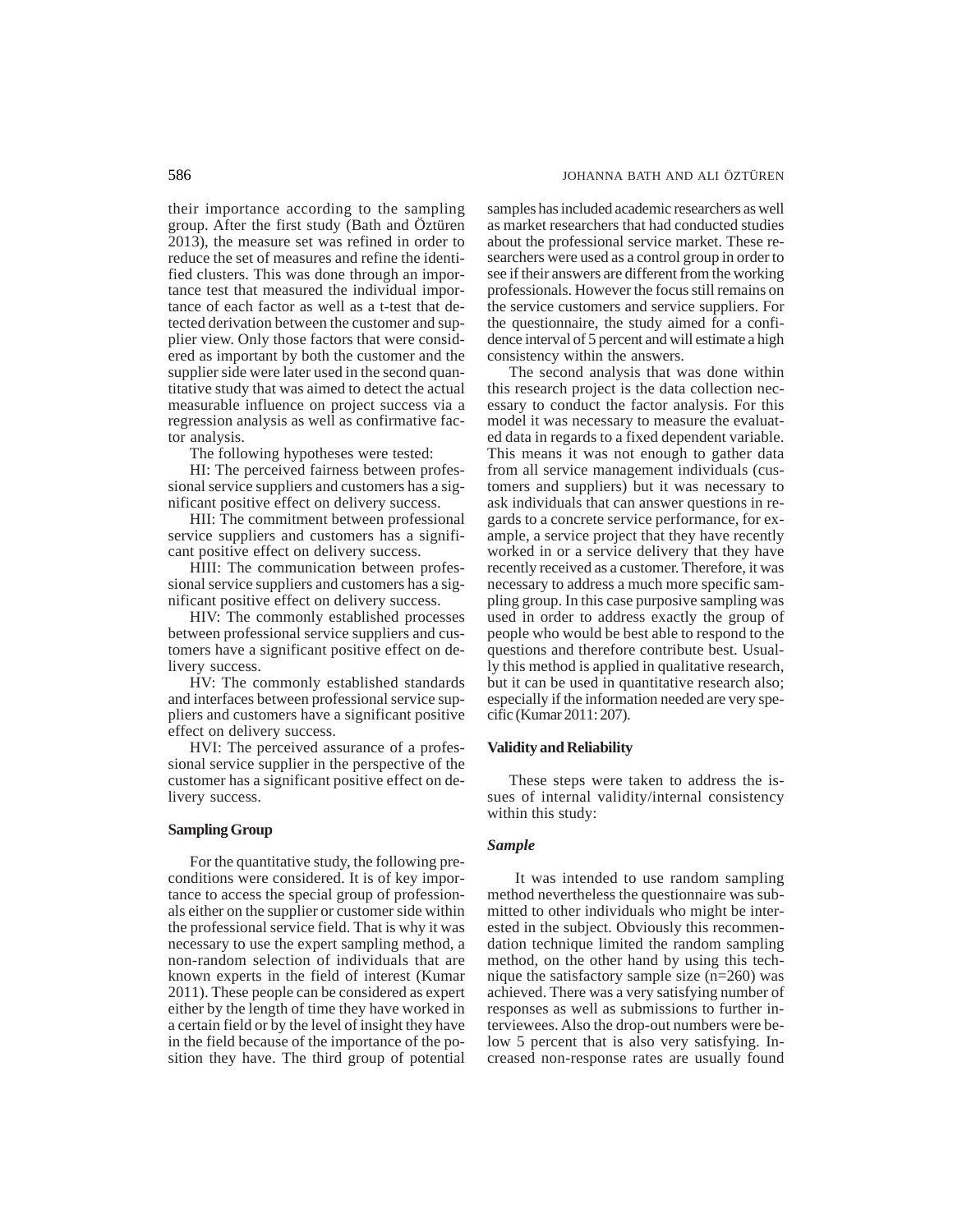when for some reasons participants will not answer the questionnaire at all or if they will stop and drop out of the survey while answering the questionnaire (for example, when questions become too difficult to answer). The latter is called partial nonresponse (Leeuw et al. 2008:464). The samples with missing data were not evaluated in the further statistical analysis, leaving 260 completed samples for analysis of a total of 272 respondents.

### *Questionnaire Design*

 Generally it is very important to ensure the consistency of the questionnaire. Therefore it is very important that the questionnaire will be presented to each interviewee in the exact same way. Due to the use of a set web lay-out this was ensured. Each interviewee read through the same text and question formatting. Also this questionnaire and the usability of the web survey was tested with a pretest in order to detect if users understood all questions as well as if the use of the questionnaire formatting was explained well enough in order for interviewees to navigate through the questionnaire. Very small drop-out rates show that the usability was satisfying.

## *Internal Consistency*

 A test sample was used in order to assess if all interviewees were able to comprehend the scale. There was no distinction in a question to be recognized that would require exclusion from the questionnaire. Moreover, in order to measure the internal consistency the split-half technique was applied in regards to the samples. This means that the total sample was split in half and the question score for each question was calculated in order to detect if the results can be reproduced with the same instrument in different sample groups (Kumar 2011:184). This was applied through the differentiation of the different sampling groups (customer/supplier group) as well as the control group (supplier and customer experience). All those sampling groups had a very similar distribution of answers within the scale.

Unidimensionality means that each variable within a factor cluster fits statistically only within this factor cluster. This was supported by an exploratory factor analysis in order to determine if a specific variable has a measurable effect on a factor cluster or not.

## *Content Validity*

 It must be measured if there is a consistency in the answers in regards to the same theme. This means if a question in regards to a specific theme is asked, the replies must be the same in different tests (Schnell et al. 2011: 150).

## *Pre-test of the Questionnaire*

 The questionnaire was pretested with a small sampling group of 15 respondents. Of course with this small number there is no possibility to draw statistically relevant information from this sample but it yields two kinds of information. First of all the interviewees of the pretest were asked for direct feedback on the questions, the scale as well as the general usability of the questionnaire. Furthermore, the results of the pretest give a first indication of the results of the full sample. In this case this was true and the pretest yielded similar results than the full sample. Also the performed qualitative study (Bath and Öztüren 2013) can be considered as a form of pretest as it had similar themes as the quantitative study which insures the convergent validity (Bryman and Cramer 2004: 24).

## *Convergent Validity*

 It must be measured if the answers to similar themes within two different research methods yield the same results (Schnell et al. 2011:150). The exploratory sequential design is a two phase study method that used a qualitative and quantitative research approaches in regards to the same topic. In this study, findings from the qualitative study were reviewed through quantitative methods. Furthermore, the interviewees from the qualitative study were not included in the sample for the quantitative study. Additionally, the same questions were not exactly used in both studies that have evolved around the same topic as well as the identified categories.

#### *Concurrent Validity*

 It needs to be ensured that we can measure what we want to measure. This includes first of all the understandability of the topic as well as questions of the questionnaire. First of all there were only very few questionnaires that remained uncompleted, which means that the target group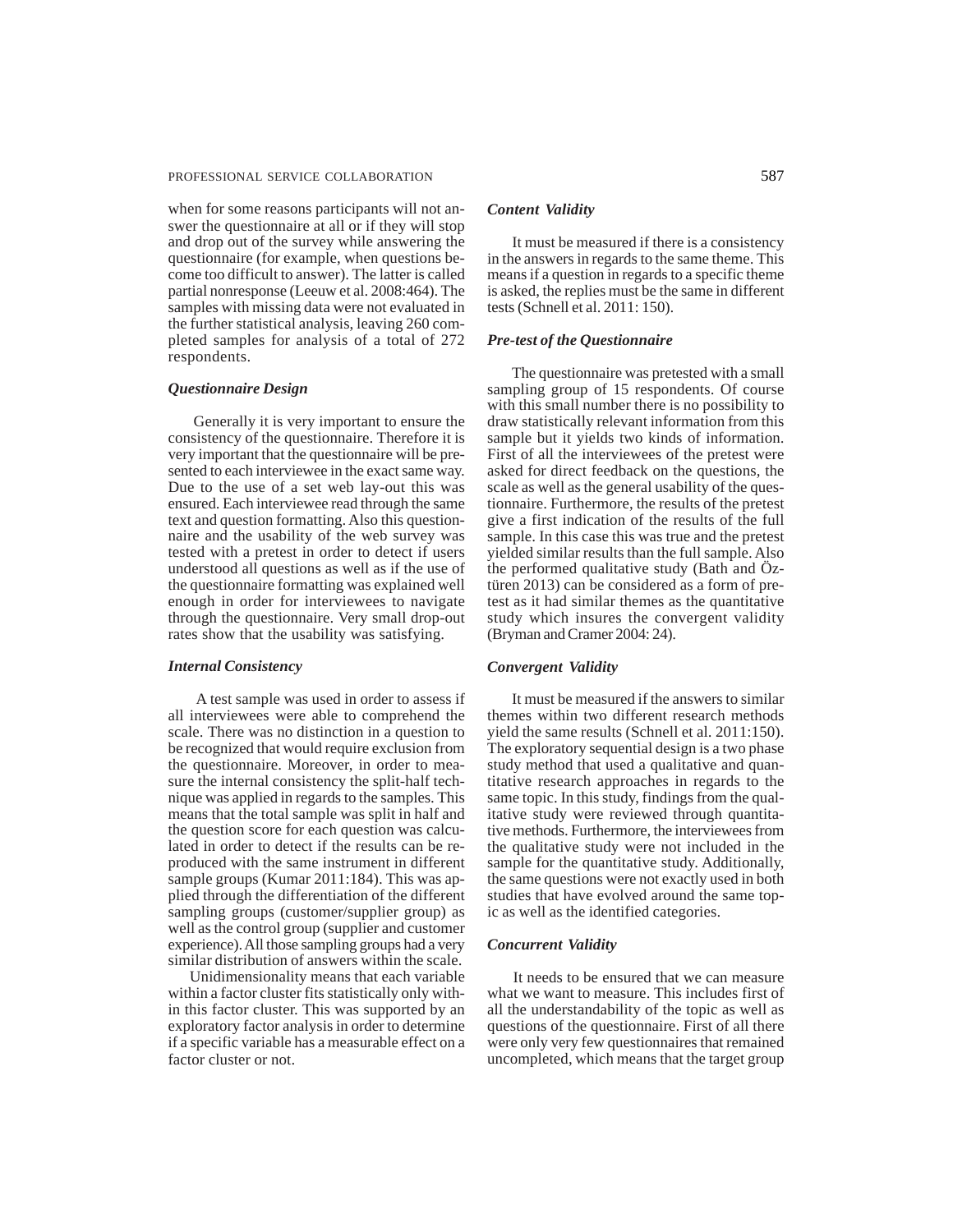was able to understand and complete the questionnaire. Also the individuals in the target group submitted the questionnaire to other interested potential samples. When looking at the variance between different sampling groups, it has to be mentioned that the though the supplier and customer answers were very similar there are clear differences in regards to a few topics. This shows that the survey was able to detect similarities and differences in two target groups.

### *Discriminant Validity*

 The constructs must show significant difference from one another (Schnell et al. 2011:150). This is validated through the used statistical procedures by showing that the correlation coefficients between the factors used in the structural equation modeling are not greater than the factor loading of each item on the corresponding factor

## *Predictive Validity*

 There should not be a change in answers over time. Unfortunately in this case all the studies (the qualitative and the quantitative studies) were not repeatedly conducted, therefore it cannot be analyzed whether the test scores correlated with some later measurements. However, since a longitudinal perspective was not within the scope of this study, it can be asserted that the satisfying results of the other validity tests are sufficient to demonstrate the validity of the questionnaire.

### **RESULTS**

The regression analysis in regards to the identified clusters yielded the following results. Only those factor clusters were acceptable that yielded at least a Cronbach's Alpha value of >0.6.

The cluster project success consisted of the following items:

- 1. Supplier Payment Terms
- 2. On Time Delivery
- 3. Quality Standards
- 4. Change Management
- 5. Error Handling

The calculated Cronbach's Alpha for this cluster was 0.496. The further analysis showed that a significant improvement of Cronbach's Alpha is possible if the cluster is reduced by the first item "supplier payment terms". Therefore

**Table 1: Overview over the six identified factor clusters and the two success categories**

| Factor cluster       | Measure                                                                          |
|----------------------|----------------------------------------------------------------------------------|
| Fairness             | Fair contract negotiation                                                        |
|                      | Aiming for win-win situations                                                    |
|                      | Open and honest handling of errors                                               |
| Commitment           | Involvement of the responsible management level (management commitment)          |
|                      | Take on responsibility                                                           |
| Communication        | Regular meetings                                                                 |
|                      | Availability of contact person                                                   |
|                      | Clear communication interface ("one face to the customer")                       |
|                      | Quick reaction times (especially within bidding process and in case of problems) |
| <b>Processes</b>     | Compliance to company guidelines                                                 |
|                      | High quality specification and offer documents                                   |
|                      | Security through frame contracts                                                 |
| Standards/Interfaces | Clear and transparent buying/sales process                                       |
|                      | Official project kick-off/information exchange                                   |
| Perceived Assurance/ | References Continuity (for example, in employees)                                |
|                      | Branch know-how                                                                  |
|                      | Method know-how                                                                  |
| Project Success      | Joined strategy planning                                                         |
| (Collaboration       | Joined feedback /                                                                |
| Success Delivery     | Lessons learned                                                                  |
| Success)             | Joined past experiences                                                          |
|                      | Rebuy                                                                            |
|                      | In line with budget                                                              |
|                      | Successful cash-flow/payment management                                          |
|                      | Being on time with delivery                                                      |
|                      | Being within the defined quality standards                                       |
|                      | Added value beyond the original problem                                          |
|                      | Effective change and error management                                            |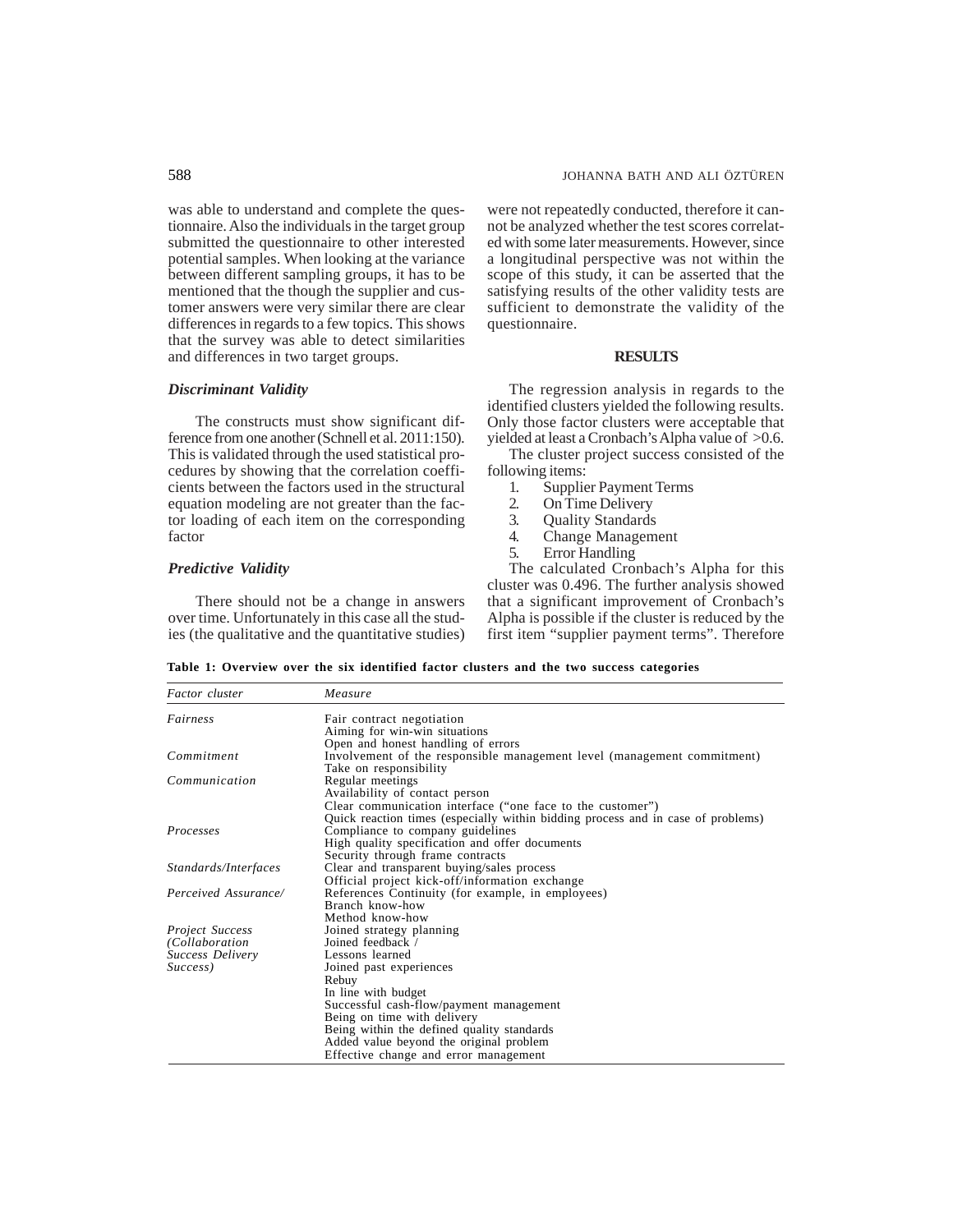the cluster for the further analysis will be built up of four items.

The cluster "collaboration success" consisted of the following items:<br>1. Feedback

Feedback

Lessons Learned

The calculated Cronbach's Alpha for this cluster was 0.777.

Therefore, collaboration success can be used as a cluster of two items.

The cluster "communication" consisted of the following items:

1. Contact Person<br>2. Problem Availah

Problem Availability

The calculated Cronbach's Alpha for this cluster was 0.708. Therefore this cluster can be used for further analysis.

The cluster "processes" consisted of the following items:

1. Buying Process

2. Information Exchange

The calculated Cronbach's Alpha for this cluster was 0.542. These items cannot be summarized to a cluster.

The cluster "fairness" consisted of the following items:<br>1. Eve

1. Eye's Level<br>2. Win-Win Sit

2. Win-Win Situation<br>3. Honest and Open H 3. Honest and Open Handling of Errors

The calculated Cronbach's Alpha for this cluster was 0.677. Therefore the cluster for the further analysis will be built up of three items.

The cluster "commitment" only consisted of one item ("quality of end results"). Therefore the substitute question will be used for further analysis ("How satisfied were you with the commitment the other side invested into the specific project?")

The cluster "Interfaces and standards" consisted of the following items:

1. Quality of Offers

2. Frame Contract

The calculated Cronbach's Alpha for this cluster was 0.202. Therefore these items cannot be summarized to a cluster.

The cluster "perceived assurance" consisted of the following items:

1. References<br>2 Branch Knc

2. Branch Know-How<br>3. Continuity

**Continuity** 

4. Method Know-How

The calculated Cronbach's Alpha for this cluster was 0.626. Therefore the cluster for the further analysis will be built up of four items. The fourth factor does not have a very high factor loading, but it still yields a satisfying interrelatedness (Table 1).

#### **DISCUSSION**

The confirmatory factor analysis and structural equation modelling was performed with dependent variable "project success", three cluster indices "fairness", "communication" and "perceived assurance" as well as three substitute indices "processes", "commitment" and "interfaces and standards".

Of the six measured influencing factors, "perceived assurance" have the significantly positive influence on "project success". "Fairness", "communication" and "processes" have detectable but limited measurable influence. "Commitment" and "interfaces and standards" seem to have no measurable influence on "project success".

"Fairness" and "communication" showed considerably large effects on project success, although not reaching the statistical significance level. On the other hand "commitment" as well as "interfaces and standards" were not significantly correlated with project success. Thus, it can be concluded that *"perceived assurance"* seems to be the most important predictor of project success, while especially commitment and interfaces and standards seem to have no measurable influence on project success (Table 2).

The biggest question when reading through service management literature is how a service supplier can make a potential service delivery tangible for its customer during the pre-consump-

**Table 2: Standardized regression weights in regards to dependent variable "project success"**

| Regression                                    | S.R.W.   |       |
|-----------------------------------------------|----------|-------|
| project success $\leq$ communication          | 0.246    |       |
| project success $\leq$ processes              | 0.152    | 0.320 |
| project success $\leq$ fairness               | 0.323    | 0.117 |
| project success $\leq$ commitment             | $-0.039$ | 0.813 |
| project success $\leq$ perceived assurance    | 0.319    |       |
| project success $\leq$ interfaces + standards | 0.074    | 0.598 |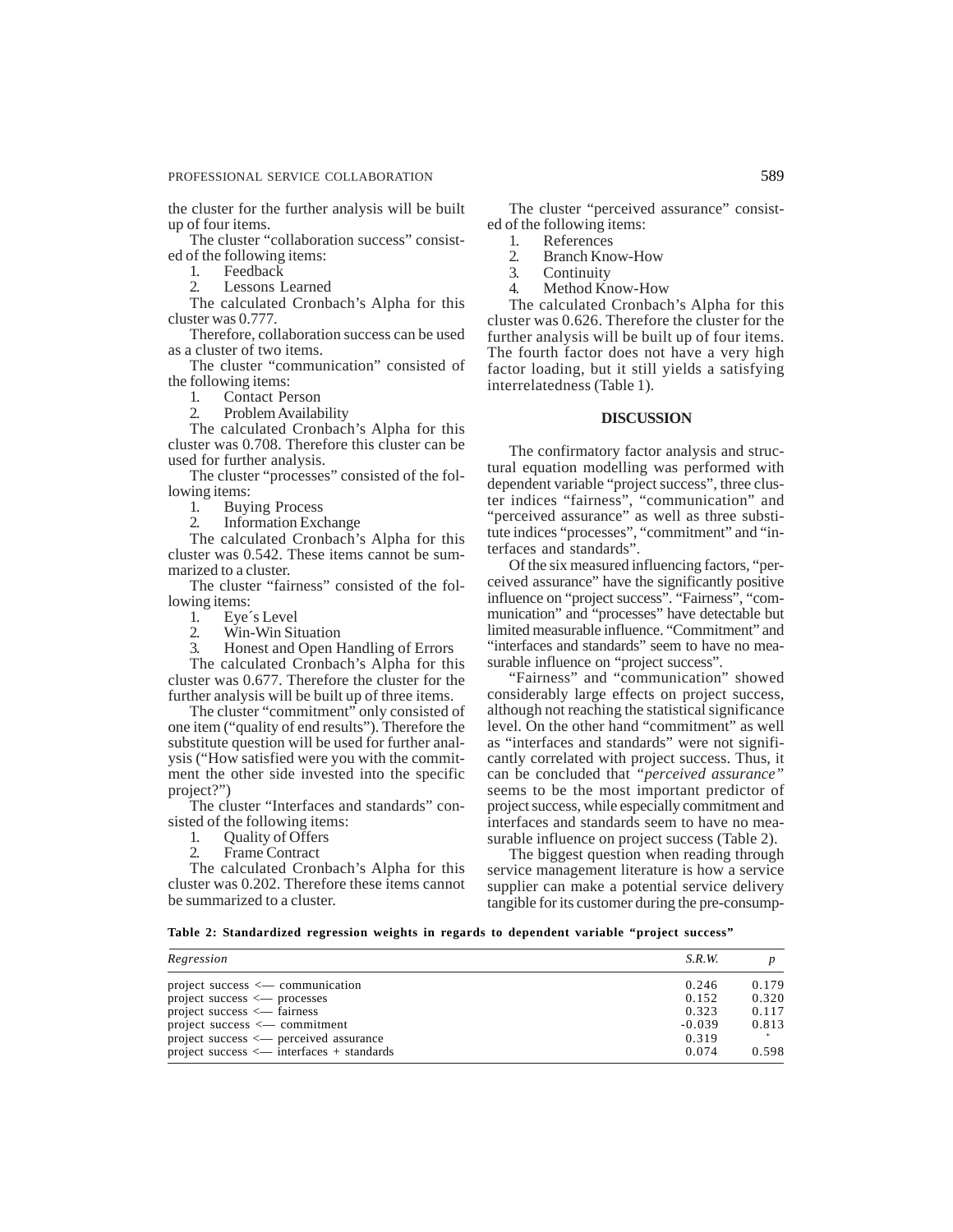tion phase. Being able to create this tangibility seems to be one of the key success factors when it comes to selling services. References from other similar projects within their own company or other companies within the same branch help them immensely to make their buying decision. Furthermore, there seems to be a strong need for suppliers to employ service employees that have sufficient branch know-how in regards to the customer company is operating in as well as methodical know-how. Non-qualified human resources are one of the factors that endanger a good collaboration with the suppliers in the eyes of the customers. Nevertheless, suppliers of course recognize this and state that "the right head for the right project" will differentiate them from their competitors. Also, it is necessary to not only offer these references and skills during the sales process, but to offer it continuously throughout the customer encounter. One of the biggest threats for the collaboration is the "exchange of well qualified personnel with incompetent inexperienced personnel". The supplier will have to find a way to balance out its own needs with those of its customers in order to find a compromise between having free resources while still insuring continuity in service personnel.

# **CONCLUSION**

The collaboration between customer and supplier is one of the absolute key success factors for service projects. This study offers an approach to uncover customer and supplier expectations towards the success factors and collaboration requirements of professional service projects.

According to the statistical results of the study, perceived assurance has the highest significant influence on project success. This means for suppliers that their ability to create an atmosphere of professionalism is the overall outstanding key success factor. Areas of investment in the perceived assurance are maintaining highly qualified human resources, but also appearing qualified by presenting positive references about once past successful service project. Furthermore, not "jumping" from one highlight to the next, but also giving the customer a feeling of guaranteed support, for example, by providing a good continuity in service project staffing.

Additionally, fairness plays very noteworthy roles within the professional service collaborations. Fairness really can be established by conducting fair contract negotiation, aiming for winwin situations and open and honest handling of errors.

#### **RECOMMENDATIONS**

This study shows that service professionals hope to get hints on how to apply the knowledge gained in research in their daily work in order to improve collaboration as well as project success with their suppliers or customers. It is possible for service professionals to analyze which of those measures they already apply in their daily work and which of these measures might not be in application within their working environment yet. Also, they can take the results in order to prioritize which measures might be considered as most important by their suppliers or customers and which might not be of highest importance to their partners. In times of limited capacity and time restraints it is important to focus on those activities that will yield the greatest impact on the measurable project success.

When it comes to further research it becomes clear that there is still room for improvement. In this study, the target group was employees of professional service companies as well as customer of professional service companies. Also, there were specific branches that were in focus (for example, the automotive industry). There was no differentiation made between the different branches that strongly use professional service, for example, automotive, aviation, health, energy, etc. At this point and step of the research it was taken as an assumption that all these branches have a similar approach when working with their respective professional service suppliers. While this might be true in some areas, there might be other aspects in which the different branches might have a different approach towards their establishment and collaboration with their professional service suppliers. In possible further research studies, it would be of great interest to conduct a variation test to detect possible differences between sampling groups from different areas.

#### **REFERENCES**

Abrahamsen MH, Håkansson H 2015. Resource heterogeneity and its effects on interaction and integration in customer-supplier relationships. *IMP Journal,* 9(1): 5-25.